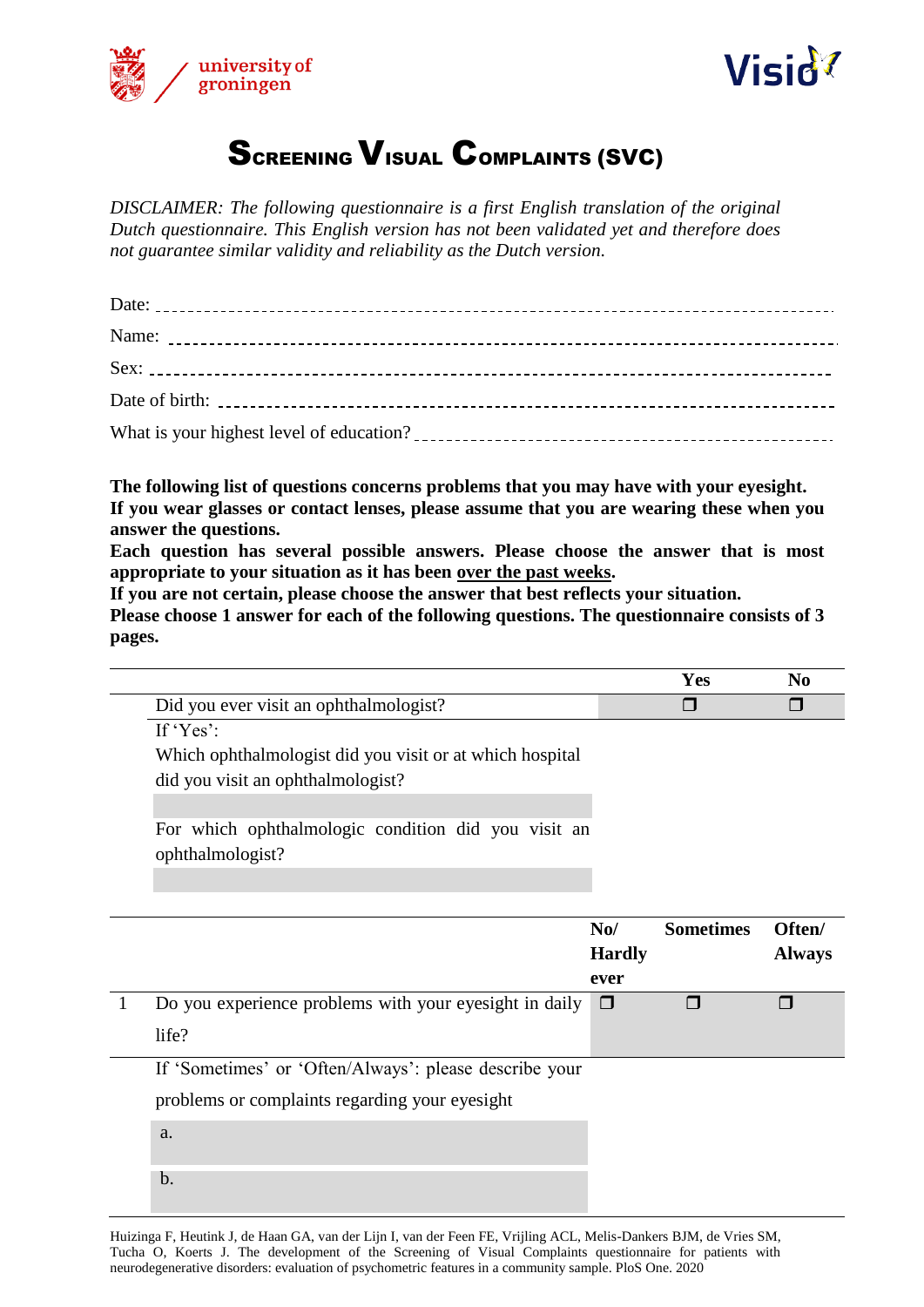| J. |  |  |
|----|--|--|
|    |  |  |

|                |                                                                                                                                            | N <sub>0</sub><br><b>Hardly</b><br>ever | <b>Sometimes</b> | Often/<br><b>Always</b> |
|----------------|--------------------------------------------------------------------------------------------------------------------------------------------|-----------------------------------------|------------------|-------------------------|
| $\overline{2}$ | Do you have the impression that your vision has become<br>less clear?                                                                      | $\Box$                                  |                  | П                       |
| 3              | Do you have trouble focusing or does it take longer before<br>things are in focus?                                                         | $\Box$                                  | H                | $\blacksquare$          |
| 4              | Do you have double vision or see double images?                                                                                            | $\Box$                                  | ⊓                | П                       |
| 5              | Do you have problems with depth perception or estimating<br>distances?                                                                     | $\Box$                                  | $\blacksquare$   | П                       |
| 6              | Do you see shaky, jerky or shifting images?                                                                                                | $\Box$                                  | $\Box$           | $\Box$                  |
| 7              | Do you have the impression that you cannot see part(s) of<br>the visual field?                                                             | $\Box$                                  | $\Box$           | $\Box$                  |
| $8\,$          | Do you experience colour differently than before?                                                                                          | $\Box$                                  | ΙI               | П                       |
| 9              | Do you have trouble seeing things at reduced contrast (e.g.<br>letters that have not been printed on a white but on a grey<br>background)? | $\Box$                                  | $\Box$           | $\Box$                  |
| 10             | Are you more easily blinded by bright light than before?                                                                                   | $\Box$                                  | $\Box$           | $\Box$                  |
| 11             | Do you have the impression that everything looks darker<br>or that you need more light than before?                                        | $\Box$                                  | H                | $\Box$                  |
| 12             | Do you have difficulty adjusting to light or dark<br>environments?                                                                         | $\Box$                                  | $\Box$           | $\Box$                  |